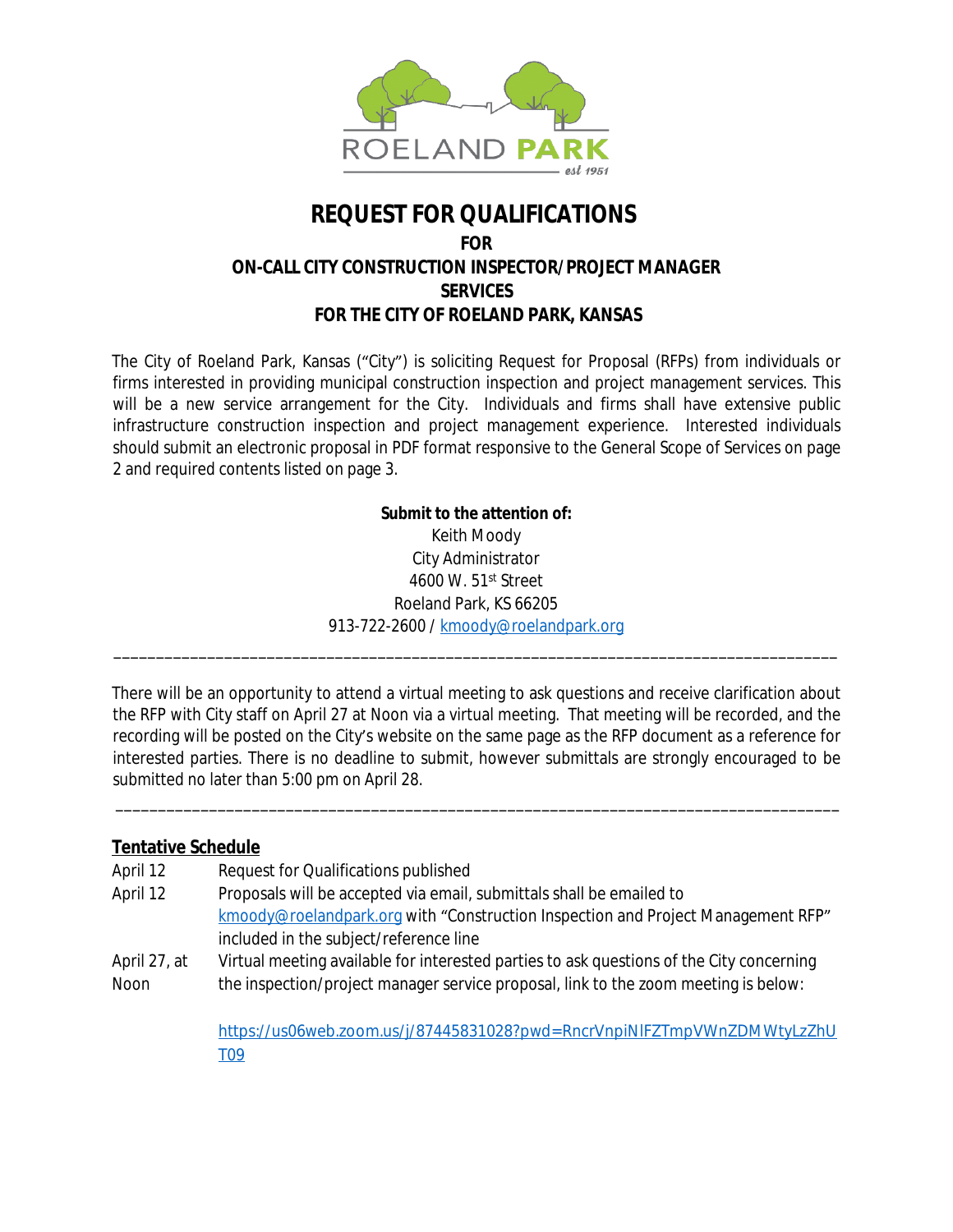| April 28   | City staff will begin to review and assess proposals and set up interviews with finalists. |
|------------|--------------------------------------------------------------------------------------------|
|            | Although this RFP process does not set a deadline for when proposals will no longer be     |
|            | accepted the City recommends interested parties submit proposals by April 27 at Noon.      |
| May 2 to 4 | City staff will conduct interviews with finalists                                          |
| May 5      | City will notify preferred individual/firm and work on finalizing a service agreement      |
| May 16     | City Council Action to approve service agreement                                           |
| May 17     | Services begin under the terms of the agreement                                            |

## **Overview**

The City of Roeland Park is a Johnson County suburb located in northeast Johnson County, Kansas with a population of 6,827. This individual would provide construction inspection and project management service for projects planned under the City's Capital Improvement Program (CIP). The 2022 Adopted CIP totals \$3.5M. Details concerning the specific projects planned are below:

- **CARS Funded Projects-** In 2022 there are 3 street projects planned that will receive CARS funding. 53rd/Buena Vista (\$400k) is a shared street rehabilitation project with Fairway including the extension of a new sidewalk along Buena Vista. Johnson Drive (\$200k) is a shared project with Mission also including a sidewalk extension along with a mill and overlay. The two partnering cities for each of these projects as are the lead on the projects. Elledge is the third project (\$1.6 million) from Roe Lane to 48<sup>th</sup> Street consisting of storm replacement as well as sidewalk/curb repairs and a mill and overlay.
- **Roe Parkway Improvements:** This project will complete improvements to existing Roe Parkway, it is currently in design.
- **Community Center ADA, Drainage and Parking Lot Improvements:** This project will address ADA compliance issues, storm drainage problems around the Community Center along with repairing and resurfacing the parking and curbing at the facility. The total budget for this project is \$1 million.
- **R Park Phase 3 Improvements:** The third and final phase of the master-planned improvements at R Park will be completed in 2022 following completion of Phase 1 and 2 in 2021. Phase 3 entails new playground equipment and hard surfacing the trails. This is a \$540,000 project.

### **General Scope of Services**

The City intends to enter into an agreement with a single professional to provide professional project management and inspection services on an on-call basis. These services are anticipated to be charged based upon the hourly rate sheet that will be incorporated into the service agreement. Projects that can be defined in a scope will be completed through a "task order or project budget," developed to identify the deliverables, timeline, responsibilities and fee associated with that specific project.

The selected consultant will be authorized to provide their services to the City for an indefinite period. The service agreement will provide the option for either party to terminate the agreement with 120 days prior notice. The hourly rate sheet that is part of the service agreement may be presented for amendment once per calendar year.

The City currently has in place a contract for City Engineering services with a local engineering firm. That agreement provides for construction inspection services. The City is satisfied with the services provided under that existing contract and the opportunity for assistance via that existing contract will continue to be available with execution of a construction inspection/project management services agreement contemplated in this RFQ.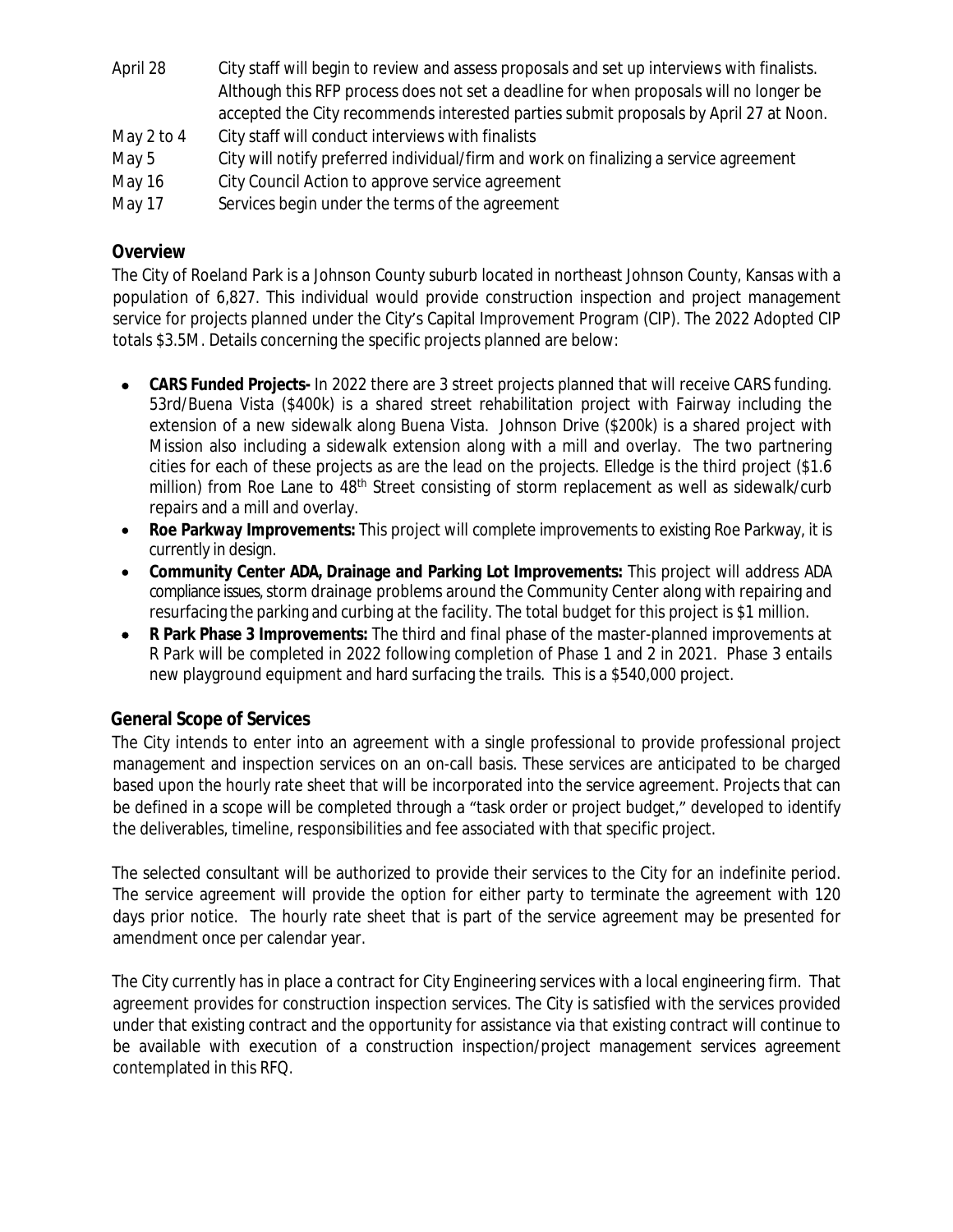Either a firm or an individual may respond to the RFP. A firm's RFQ should highlight the relevant work experience that they offer as a team but the individual who will be the City's point of contact should be the focal point and serve as the primary presenter if invited for an interview. The primary point of contact will be an extension of city staff, participating in group/public meetings, making information presentations to the public/committees and representing the City with contractors/suppliers. The selected individual or firm will provide professional construction inspection and project management services as described in the overview section above.

A list of services provided by the on-call construction inspector/project manager includes:

- Attend Neighborhood Meetings, Project Kickoff Meetings, Project Progress Meetings, City Council Meetings, Planning Commission meetings, Council Workshops, or other meetings as required or requested by the City
- Coordinate with the Public Works Director on the scope of services and estimated fees associated with each Project Task Order
- Perform review of engineering plans for constructability and conflicts and coordinate resolution on identified issues with the Public Works Director and/or City Engineer
- Perform inspections of sidewalk, driveway, street, curb, storm sewer, playground, park and other public facility construction. Ensuring construction is according to adopted standards, good construction practices and approved plans and specifications. Subgrade condition and compaction, dimensions, alignment, grade, depth, slope, temperature, pipe bedding, concrete reinforcement, and concrete slump are examples of construction elements the CONTRACTOR will be inspecting and confirming consistency to plans and specifications.
- Coordinates with construction contractor and City Engineer on material testing for a project.
- Keeps a daily record of work completed, including weather and quantities installed and percent of work completed. Reviews and confirms accuracy of pay estimates from construction contractors.
- Coordinates with City Engineer on responses to construction contractor's "Request for Information" submittals.
- Assists in responding to citizen inquiries and coordinating resolution with the Public Works Director, construction contractors and the City Engineer.
- Assists with securing temporary construction easements and permanent easements.
- Work will vary by day depending upon the season and the number of projects under construction.
- Other miscellaneous construction project management and inspection services, as mutually agreed upon by the City and the Consultant

## **Submittal Contents**

The submittal should be no more than twenty (20) pages, including a transmittal letter. Submittals shall include:

- A transmittal letter listing a single point of contact for the responding firm; and
- The experience and availability of key personnel and sub-consultants. Again, the proposal should focus on the skills and experience of the primary point of contact; and
- Materials that demonstrate the responding individual or firm's ability and relevant municipal experience to: